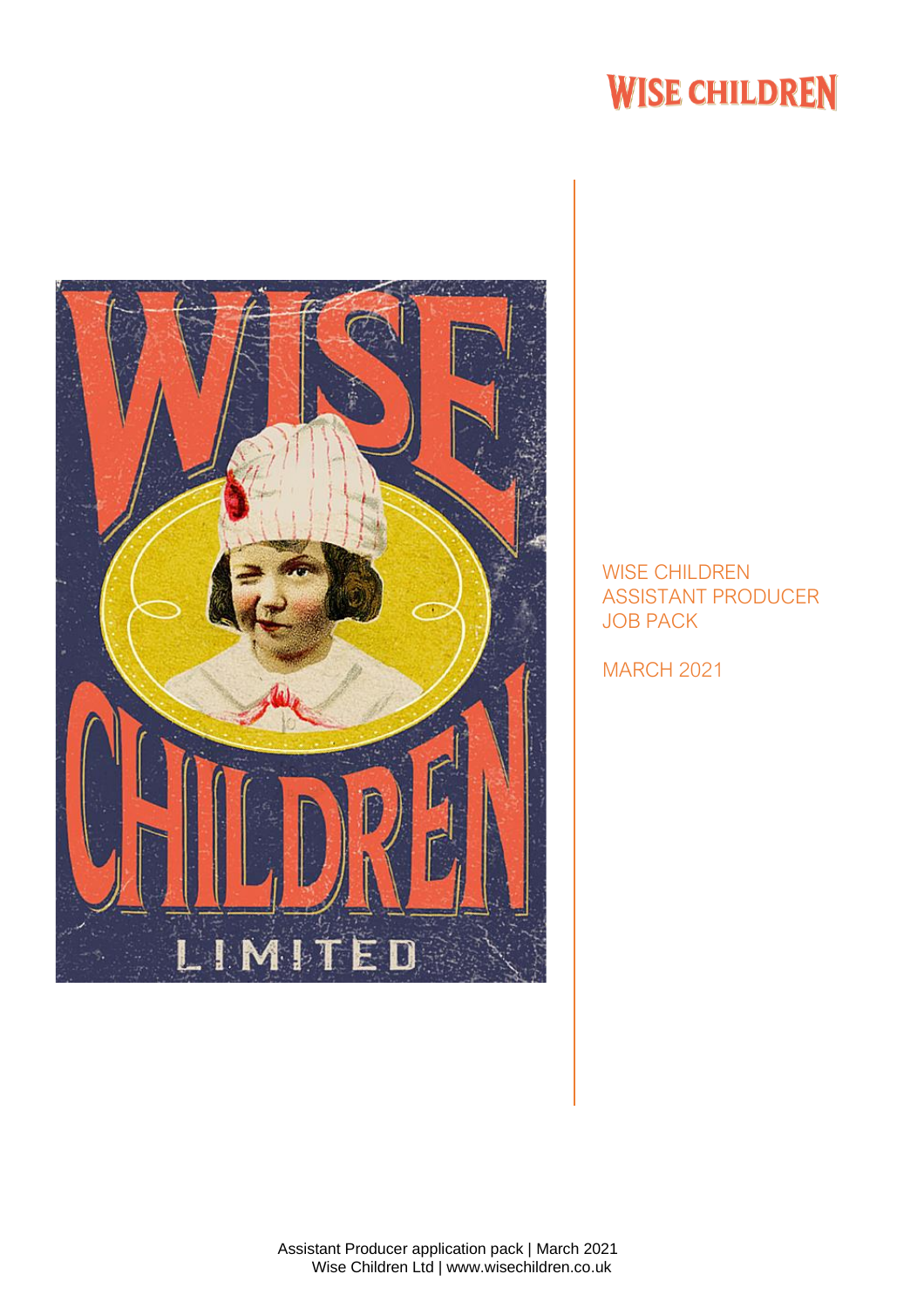# **WISE CHILDREN**

### About Wise Children

Wise Children is a new theatre company, created and led by award-winning director Emma Rice. We are an Arts Council National Portfolio Organisation, currently based in Bristol. We make groundbreaking work with exceptional artists which tours the UK and internationally. We run a unique professional development programme, the School for Wise Children, training a new and more diverse generation of theatre practitioners.

The company launched in 2018, and our first production was *Wise Children*, an adaptation of Angela Carter's iconic novel, adapted and directed by Emma. The show premiered at London's Old Vic, where it played for five weeks before touring the UK. In 2020 a film of the show aired on BBC4 as part of the Culture in Quarantine season.

Our second show was *Malory Towers*. As well as making the new show, we built a pop-up venue for it, transforming a disused wing of Bristol's Victorian train station into our own theatre, where *Malory Towers* played for five weeks over summer 2019. The production will be revived in spring/summer 2021.

Our third show was new musical *Romantics Anonymous*, which opened at Bristol Old Vic in January 2020 before its planned American tour was cancelled due to the pandemic.

Like so many others, our plans for the year stalled…. But we're led by Emma Rice, and she's not one to sit around waiting to be told what to do. We quickly found ways to fill the lockdown hours!

In April we launched Wise Radio, which runs 24/7 playing music curated by our team alongside our very own chat show, *Tea & Biscuits.* In June we added Wise TV, a Twitch channel bringing together existing video content with a new series of interviews with Emma, broadcast live from her home. In July we moved our School for Wise Children training online: seven high level courses, 14 top industry tutors, nine public webinars, 42 students, 21 free places, and over 100 hours of zoom teaching.

Then we had a big idea. Could we scale up these digital experiments, and livestream a whole show? The answer was yes, and in September Wise Children became the first company to broadcast a fully staged production from a UK theatre after lockdown. We repeated the experiment with a second show in December, and our trailblazing live broadcasts have been seen by more than 40,000 and won our Technical Director the Stage Award for Achievement in Technical Theatre 2020.

Inevitably, plans for 2021 and beyond are less certain than we'd like them to be, but – at the time of writing – it looks like we will be making no less than three new shows before Christmas with live, digital, regional and international performances all in the mix. This will include our postponed adaptation of *Wuthering Heights,* a co-production with the National Theatre.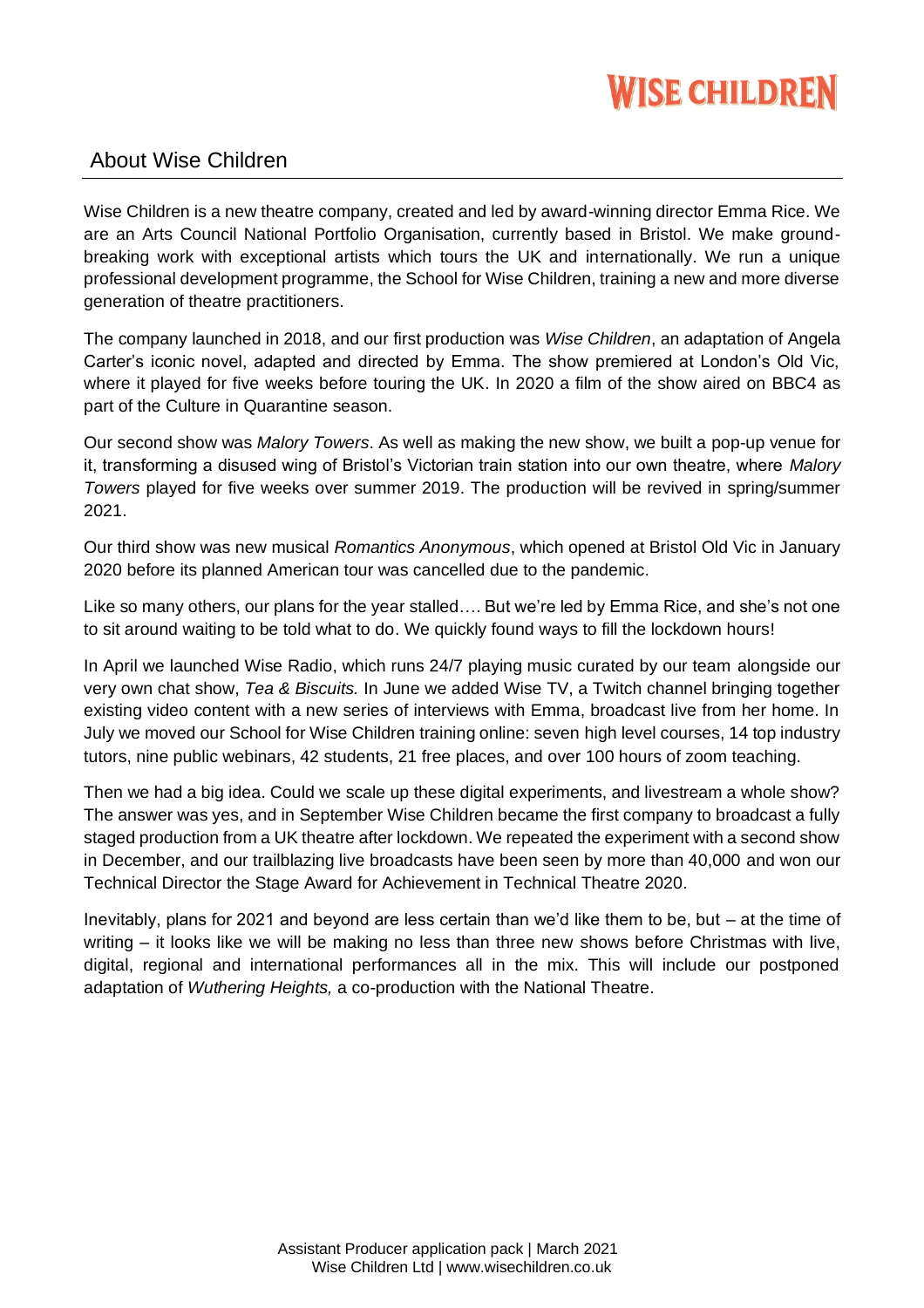# **WISE CHILDREN**

## The Assistant Producer role

We are seeking an enthusiastic and highly organised individual to join the company as Assistant Producer. The Assistant Producer will support the planning, delivery and administration of tall our touring shows. This is a hands-on role, and will involve working closely with Emma and her creative teams. We're looking for someone who has already done some producing or theatre administration, and wants to learn more.

We actively encourage people from a variety of backgrounds with different experiences, skills and stories to join us and influence and develop our working practice. We are particularly keen to hear from candidates from Black, Asian or ethnically diverse backgrounds and candidates who self-identify as disabled and neurodiverse, and will interview all such candidates who meet the essential criteria. Wise Children is committed to equality of opportunity for all staff and applications from individuals are encouraged regardless of age, caring responsibilities, disability, gender, gender identity, marriage and civil partnership, pregnancy and maternity, race, religion or belief, and sexual orientation.

**Job Title:** Assistant Producer **Reports to:** Executive Producer **Contract:** 1 year (with the possibility of renewal) **Hours:** 5 days / 40 hours per week **Salary:** £26,000

## Roles and Responsibilities

#### **Production and Touring**

- Carrying out availability checks for actors, designers and production personnel
- Administrating contracts for actors, designers and production personnel
- Contributing to the management of production budgets, in liaison with the Executive Producer and Finance Manager
- Being responsible for the music rights for productions and liaison with PRS
- Being the first point of contact for the Company Stage Manager whilst productions are developed and on tour
- Overseeing booking of company travel, assisted by the General Manager
- Overseeing relevant visas and work permits for tours, assisted by the General Manager
- Maintaining company tour schedules, and liaising with the General Manager to ensure these are coordinated with the wider organisation schedule
- Representing the company on tour as required
- Managing press night seating and house seats
- Researching and making contact with venues in the UK and abroad
- When needed, creating and distributing production information packs to potential presenters
- Responding to touring enquiries and maintaining and updating contacts
- Producing extra events, such as talks, workshops and band nights
- Supporting the delivery of Research and Development projects